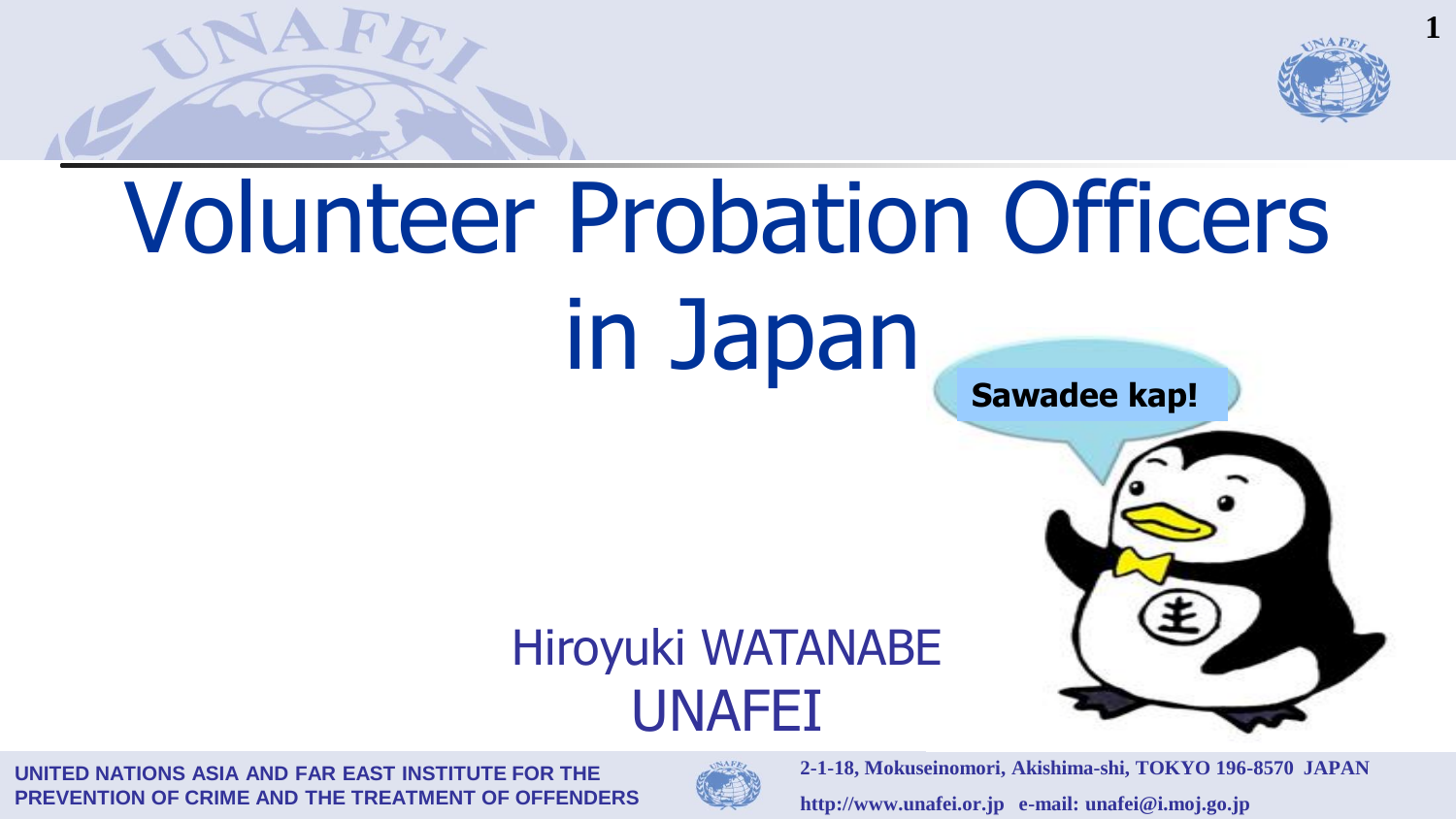



- 1. Basics of Volunteer Probation Officers (VPO) in Japan
- 2. The Numbers
- 3. The Advantages of VPOs
- 4. Historical Background of VPO in Japan
- 5. VPO system is valuable, BUT…
- 6. Response to the Criticism
- 7. Measures to Support VPOs

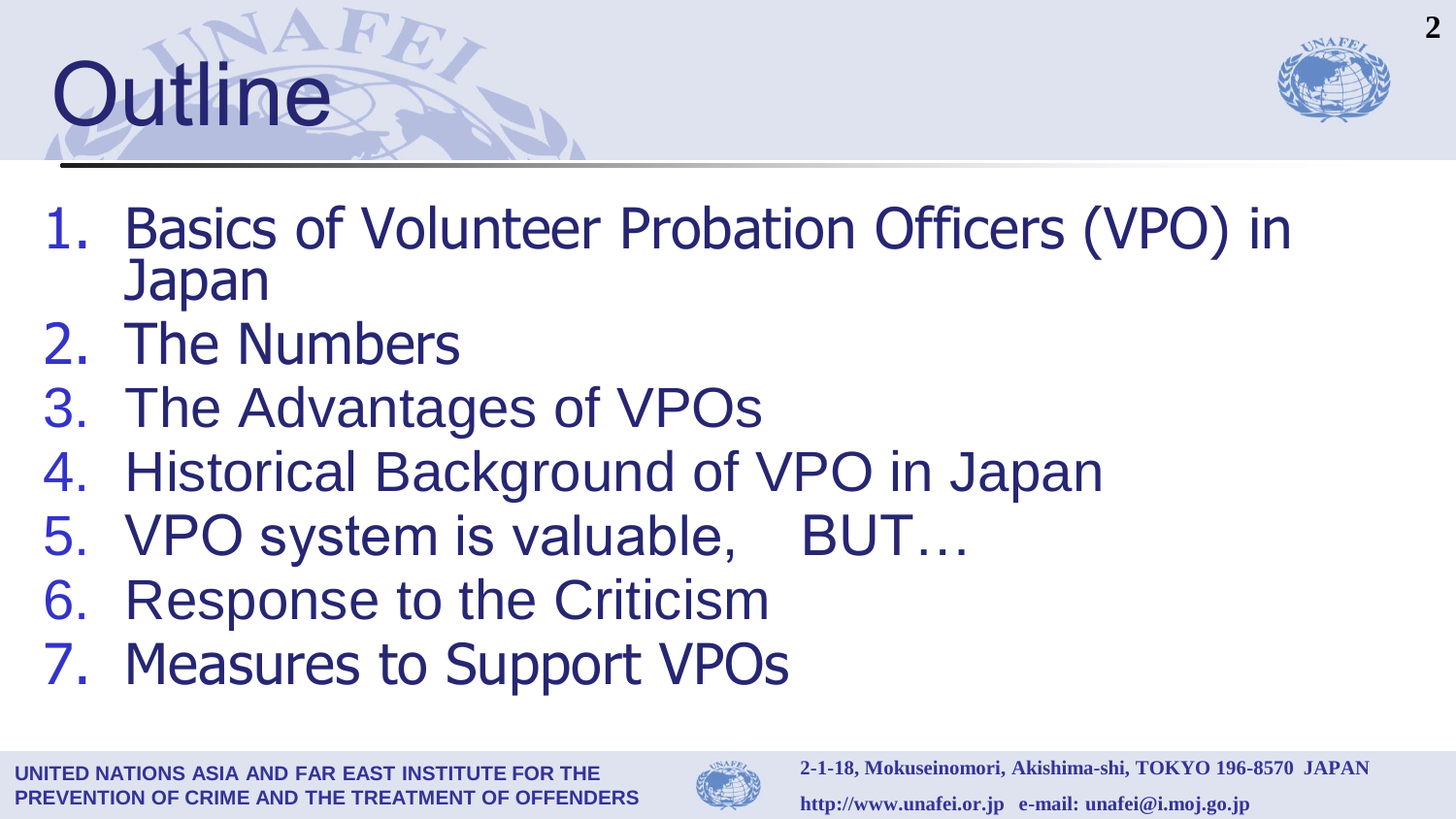1. Basics of Volunteer Probation Officers (VPO) in Japan

VPOs are

1. Volunteers who are granted official status

- 2. Common citizens in a community
- VPOs' main duties are to
	- 1. Supervise and assist probationers and parolees
	- 2. Coordinate the social circumstances of inmates
	- 3. Promote crime prevention activities
- VPO conducts these duties and activities with the Probation Officer (PO)









**3**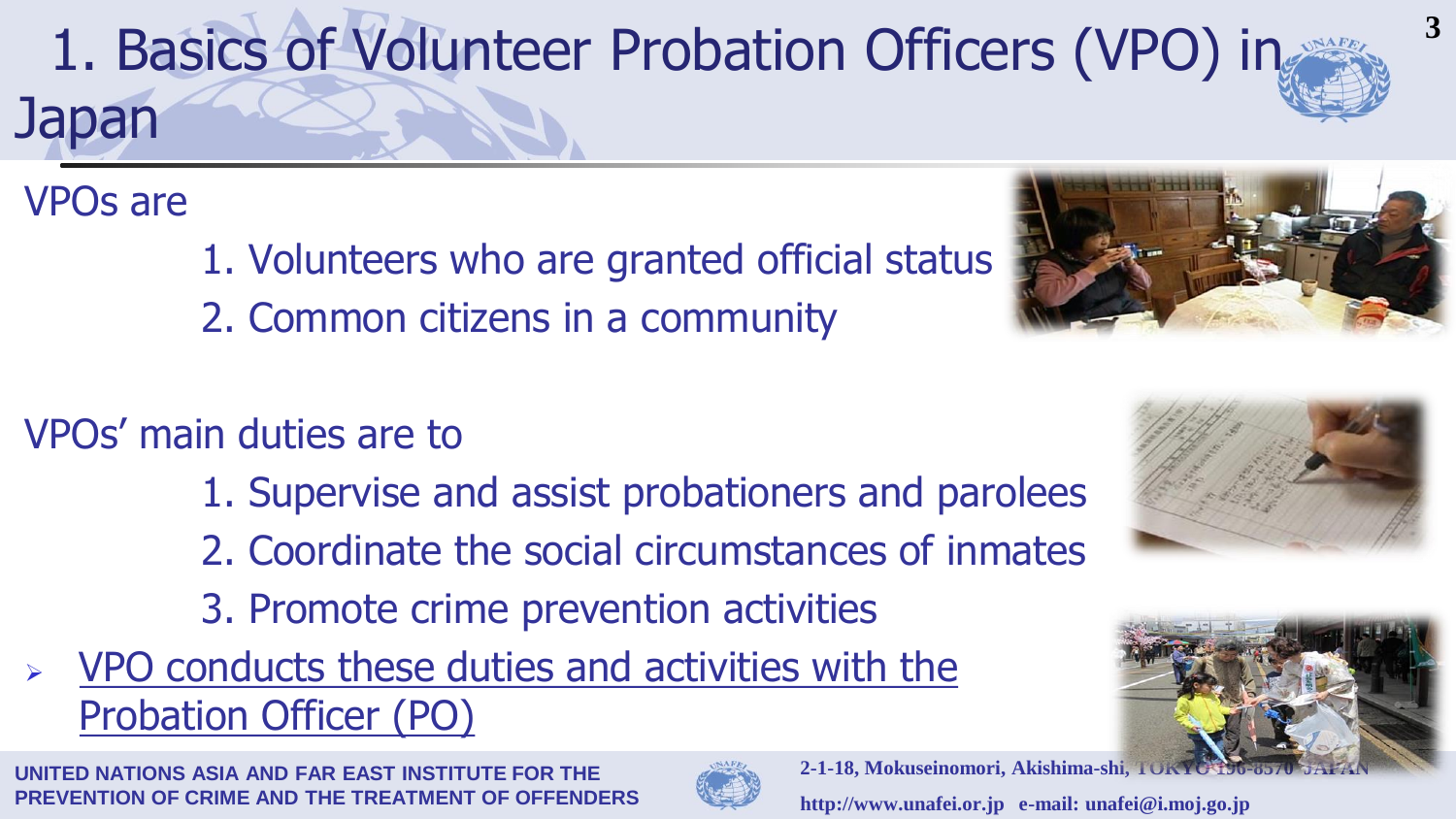



#### In 2017

Probation and parole cases started  $= 32,538$ Coordination of social circumstances cases started  $= 41,172$ 

Probation Officers in the field =  $959$  (As of 1<sup>st</sup> April 2017)

On the other hand, Volunteer Probation Officers (VPOs) = **47,641** (Capacity is 52,500) (As of 1st January 2018) The number of VPOs is much greater than the number of Probation Officers

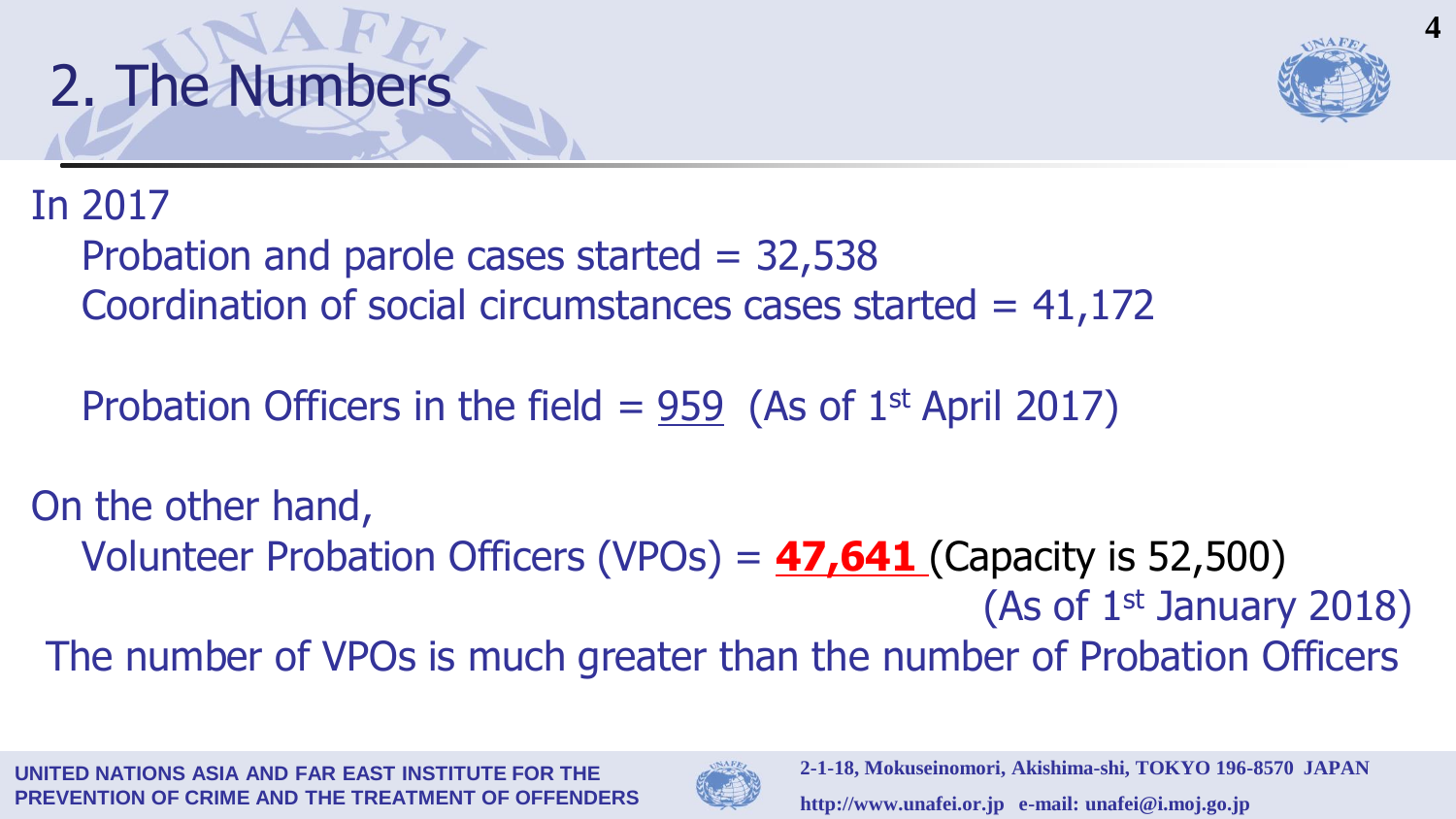## 3. The Advantages of VPOs



**Now, there are about 47,600 VPOs and 1,000 POs in Japan.**



- **Is the treatment by non-professional VPO appropriate?**
- **Yes. The treatment they provide is very important!**

#### **Because there are several advantages of VPOs**.

For example;

- Ability to take measures depending on the circumstances in the community.
- $\cdot$  VPOs supervise offenders who live in the same community.
- \* POs and VPOs provide two unique perspectives on supervisees.
- It is easy for VPOs to learn new information about a supervisee.
- $\div$  Easy accessibility to supervisees.

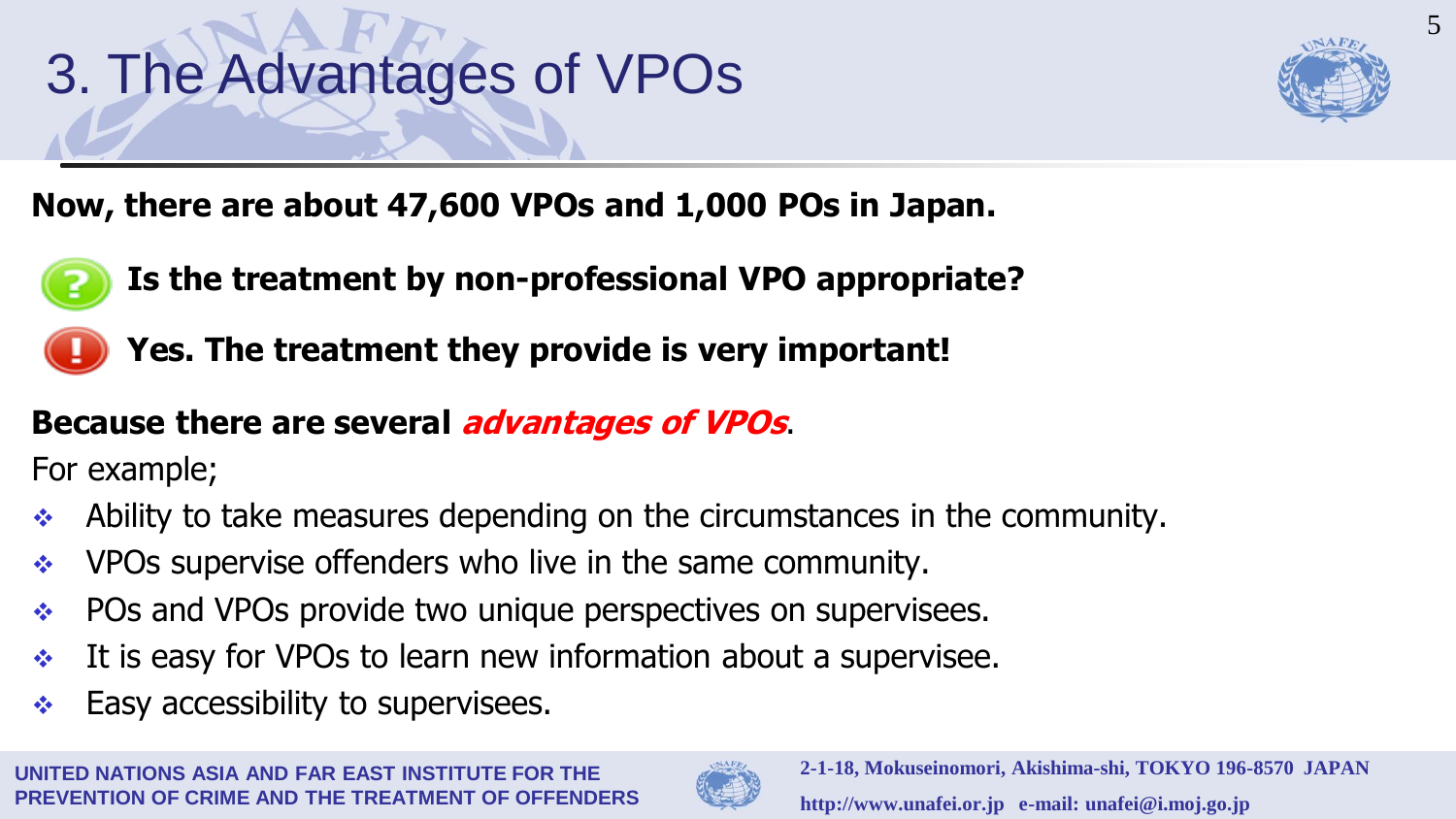

#### **The VPO concept originated in the Meiji Era (in 1888).**

**Before 1888**

In 1880, the first rehabilitation aid and instruction group was established by community volunteers, but it was abolished around 1902.

**However, volunteers recognized that care was necessary for ex-prisoners**.

#### **1888 was the starting point of community involvement**

**Volunteers established a company** which gave ex-prisoners care; they raised funds from the community and **asked volunteers to counsel and support exprisoners**.

#### **This company ran the first halfway house** in Japan.

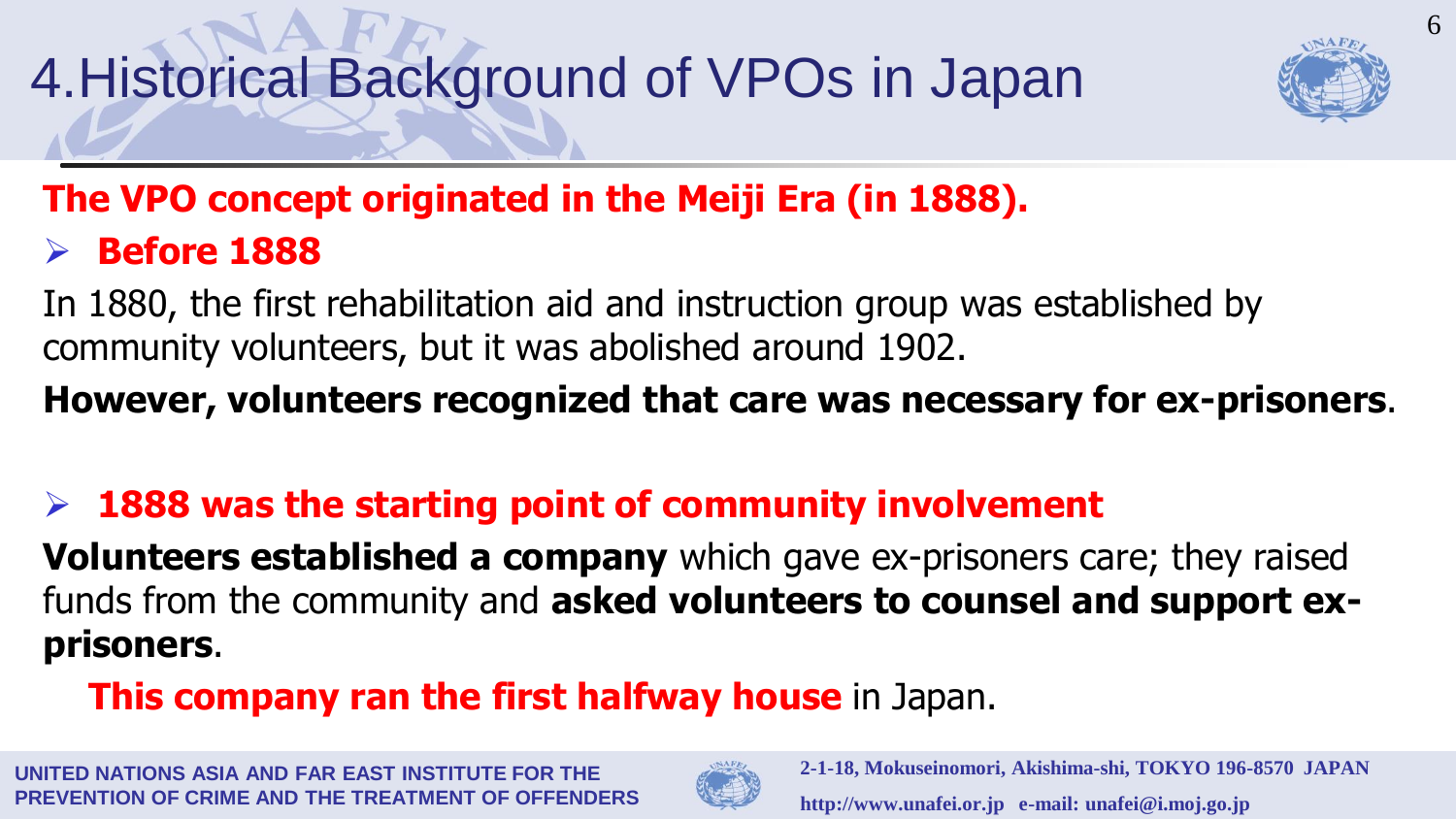

**Meizen KIMPARA** 7

#### **Who thought about the necessity of support for offenders ?**



#### An ex-prisoner**: Kyoichiro KAWAMURA**

"The circumstances of the prison were too vicious, so I would like to change them."

…Later (in 1886), he became the vice warden of a prison. As a vice warden, an ex-prisoner whom Kawamura had encouraged killed himself after release, because the community excluded him.

Mr. KAWAMURA knew an entrepreneur who became a partner and a patron to establish a company.

The entrepreneur: **Meizen KIMPARA**

**UNITED NATIONS ASIA AND FAR EAST INSTITUTE FOR THE PREVENTION OF CRIME AND THE TREATMENT OF OFFENDERS**



**2-1-18, Mokuseinomori, Akishima-s** http://www.unafei.or.jp e-mail: un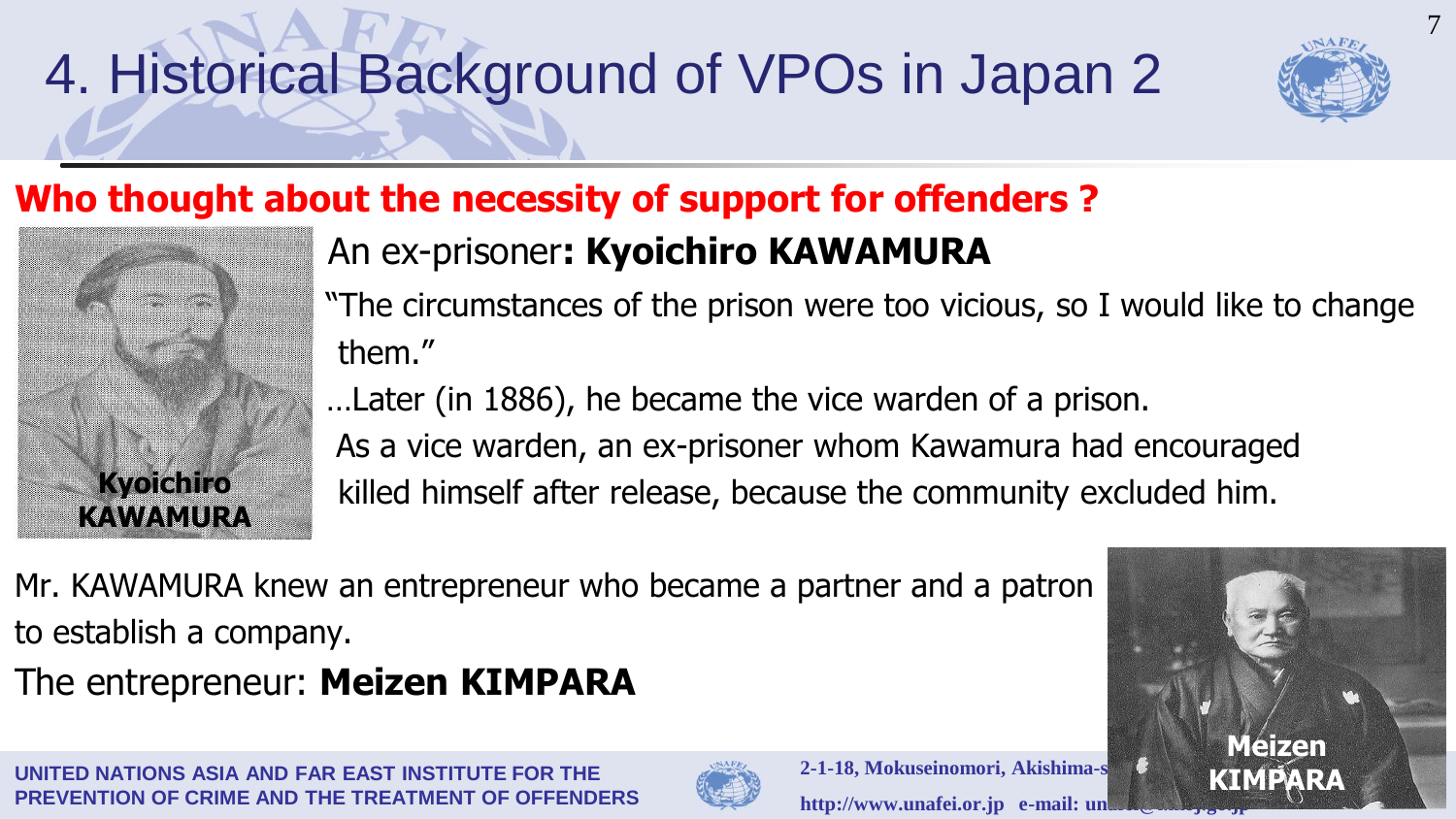

#### **In Japan, the VPOs and the movement for inmates' reintegration and rehabilitation into the society were started by community volunteers.**

The Japanese government **adopted VPOs as an official system** by legislation.

#### **After WW2,**

GHQ insisted that the **VPO system should be abolished**, because offenders treatment and community-based treatment should be conducted by "professionals"; however, the **VPO system has been sustained** to compensate for a shortage of probation officers.

**FD NATIONS ASIA AND FAR FAST INSTITUTE FOR THE PREVENTION OF CRIME AND THE TREATMENT OF OFFENDERS**

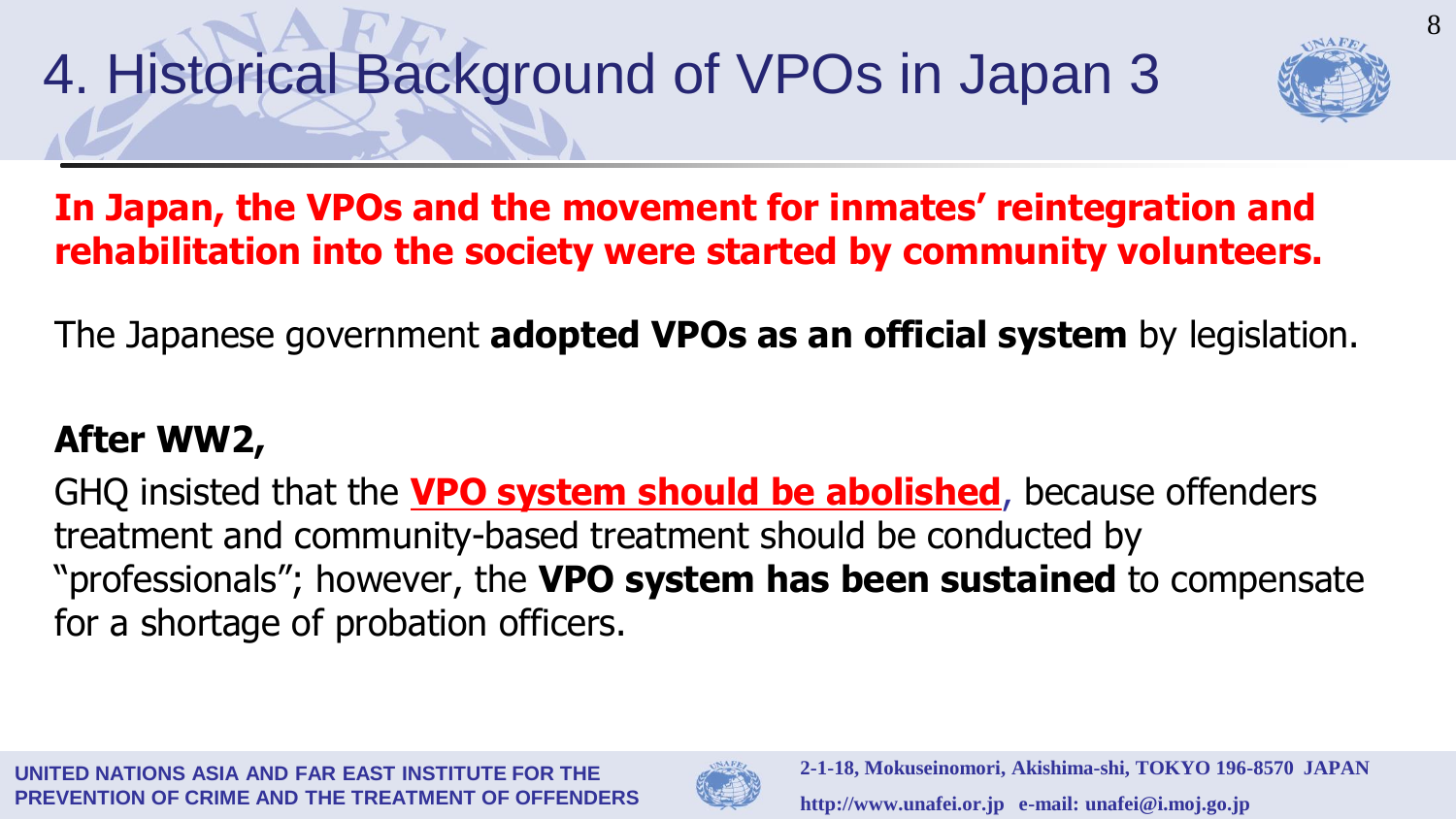## 5. VPO system is valuable, BUT…

#### There were **three big incidents by two supervisees and a former one**.



- 1. Nara pref: An ex-parolee killed a girl and abandoned the corpse (2004).
- 2. Aichi pref: A parolee killed a baby and injured several persons (2005).
- 3. Aomori pref: A probationer confined several young women (2005).

**After these incidents**, the probation/parole supervision system was heavily criticized.

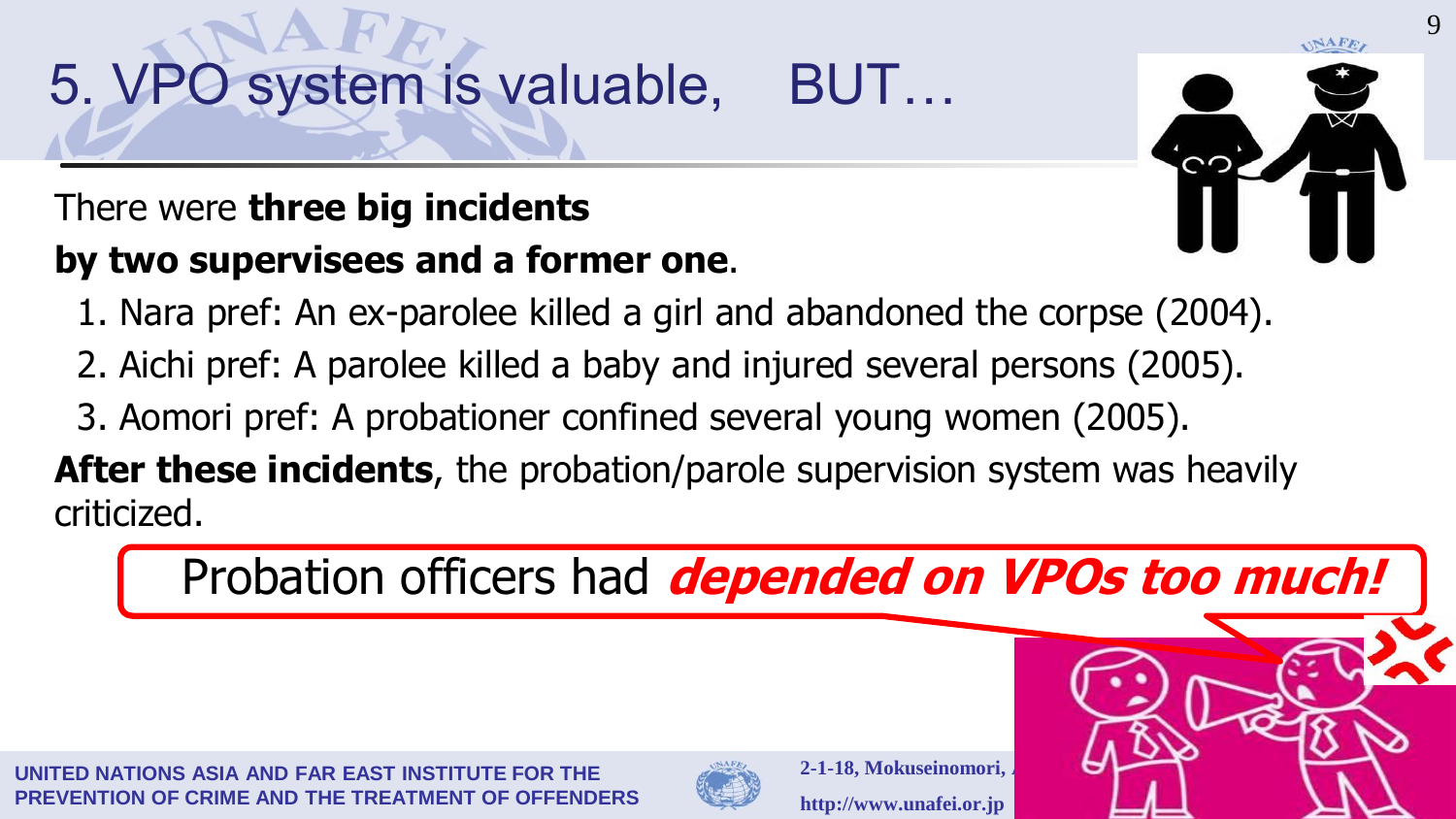

### 6. Response to the Criticism



10

**In 2007**, the law on community-based treatment was amended, redefining the roles of POs and VPOs.

- **POs concentrate and have involvement with supervisees who have some difficulties in rehabilitation. Requires skills and specialized knowledge as a supervisor.**
- **The strength of VPOs is that they are community residents. Volunteer spirit and the gateway to the community.**

**However, the number of POs is insufficient, even after the amendment to clarify VPOs' tasks and responsibilities.**

As a result, these ideas have **increased the importance of the VPOs' role.** POs rely on the support of VPOs to supervise probationers and parolees.

This allows **POs to concentrate on the supervisees who require specialized support**.

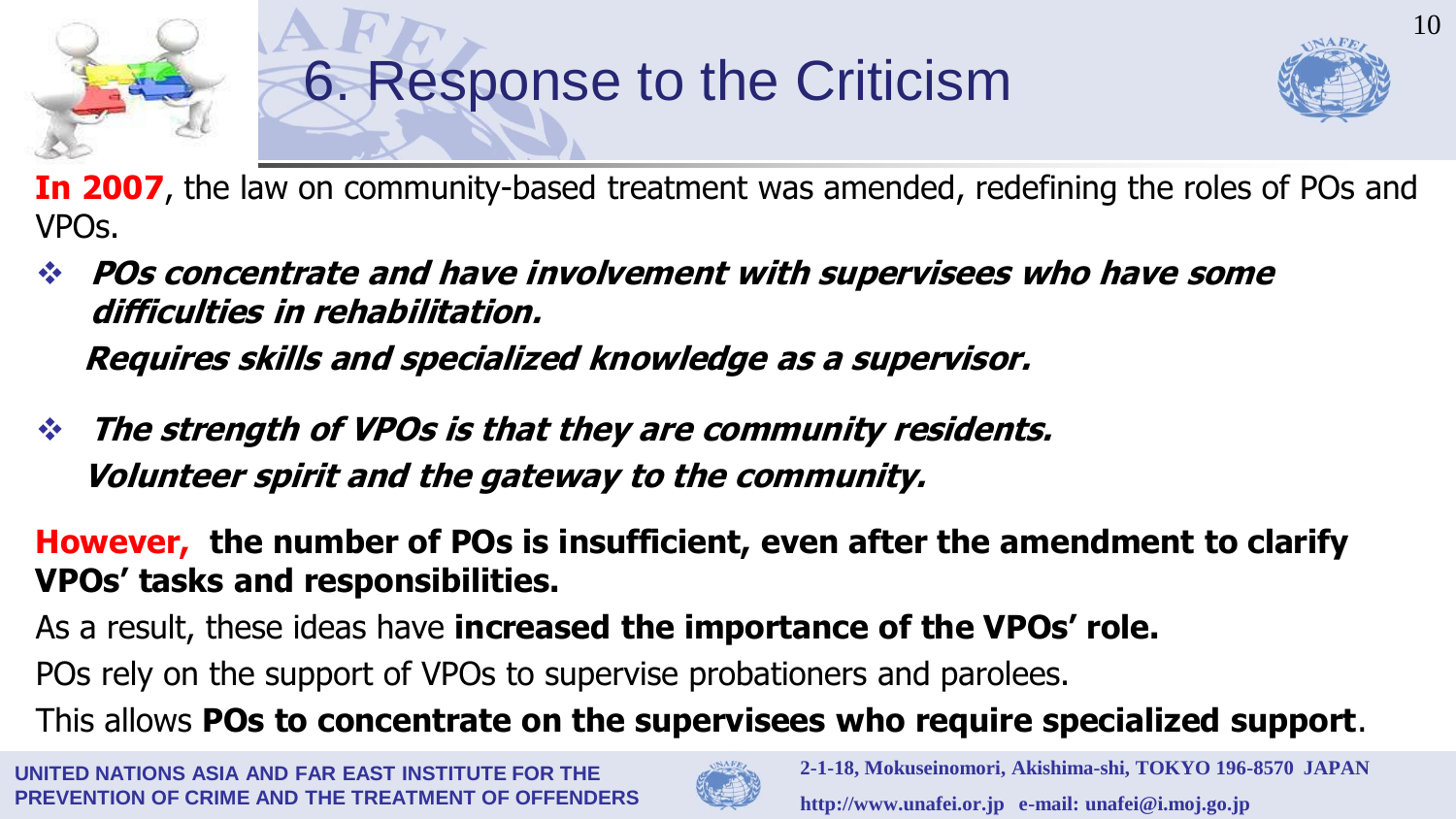



The Government has established several measures to reduce the burdens placed on VPOs and enhance recruitment.

- 1. VPO Internships
- 2. Offender Rehabilitation Support Centres
- 3. Multiple Responsibility System



**FD NATIONS ASIA AND FAR FAST INSTITUTE FOR THE PREVENTION OF CRIME AND THE TREATMENT OF OFFENDERS**

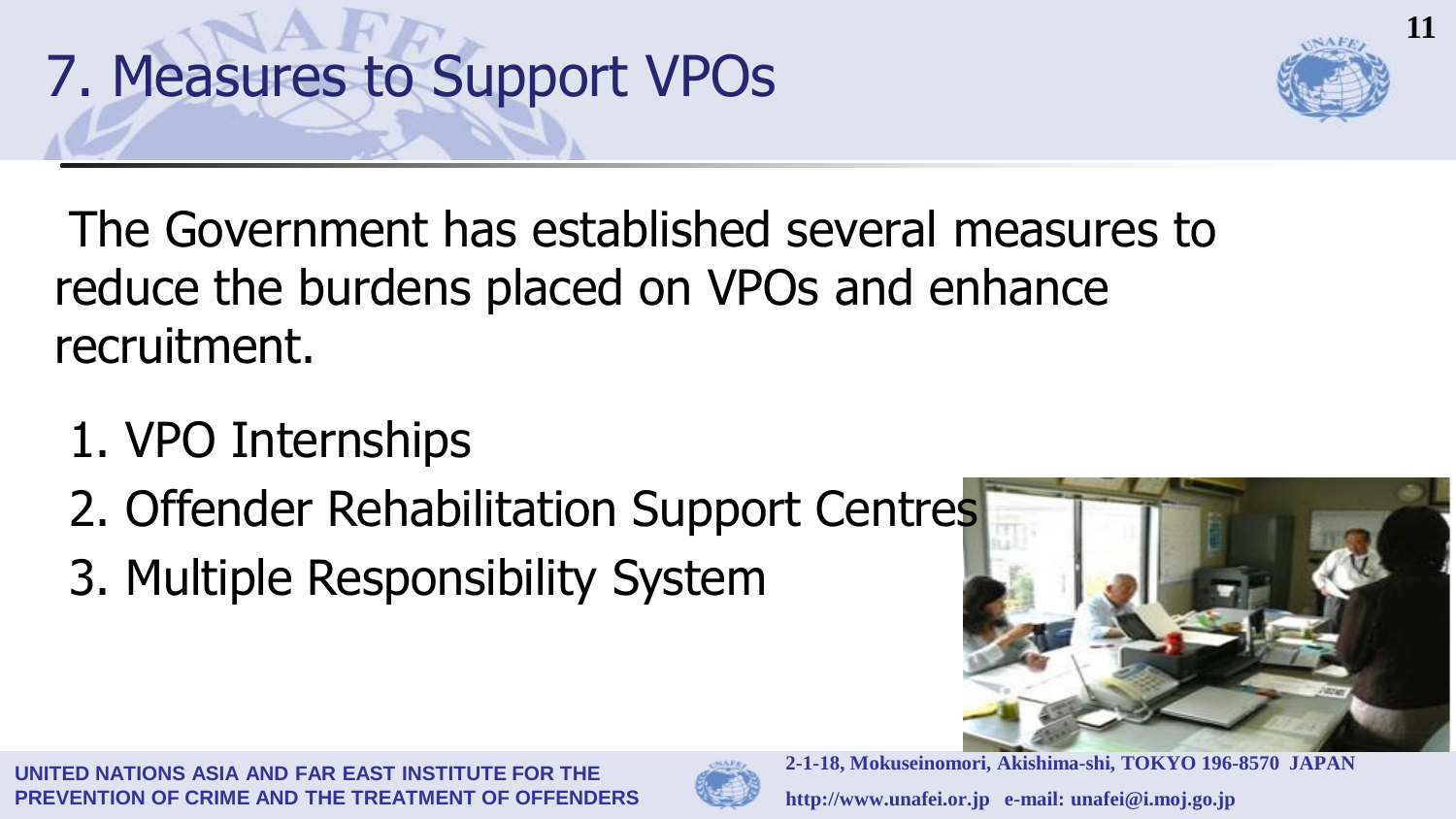### Like POs, VPOs also function as probation supervisors in Japan.





**UNITED NATIONS ASIA AND FAR EAST INSTITUTE FOR THE PREVENTION OF CRIME AND THE TREATMENT OF OFFENDERS**